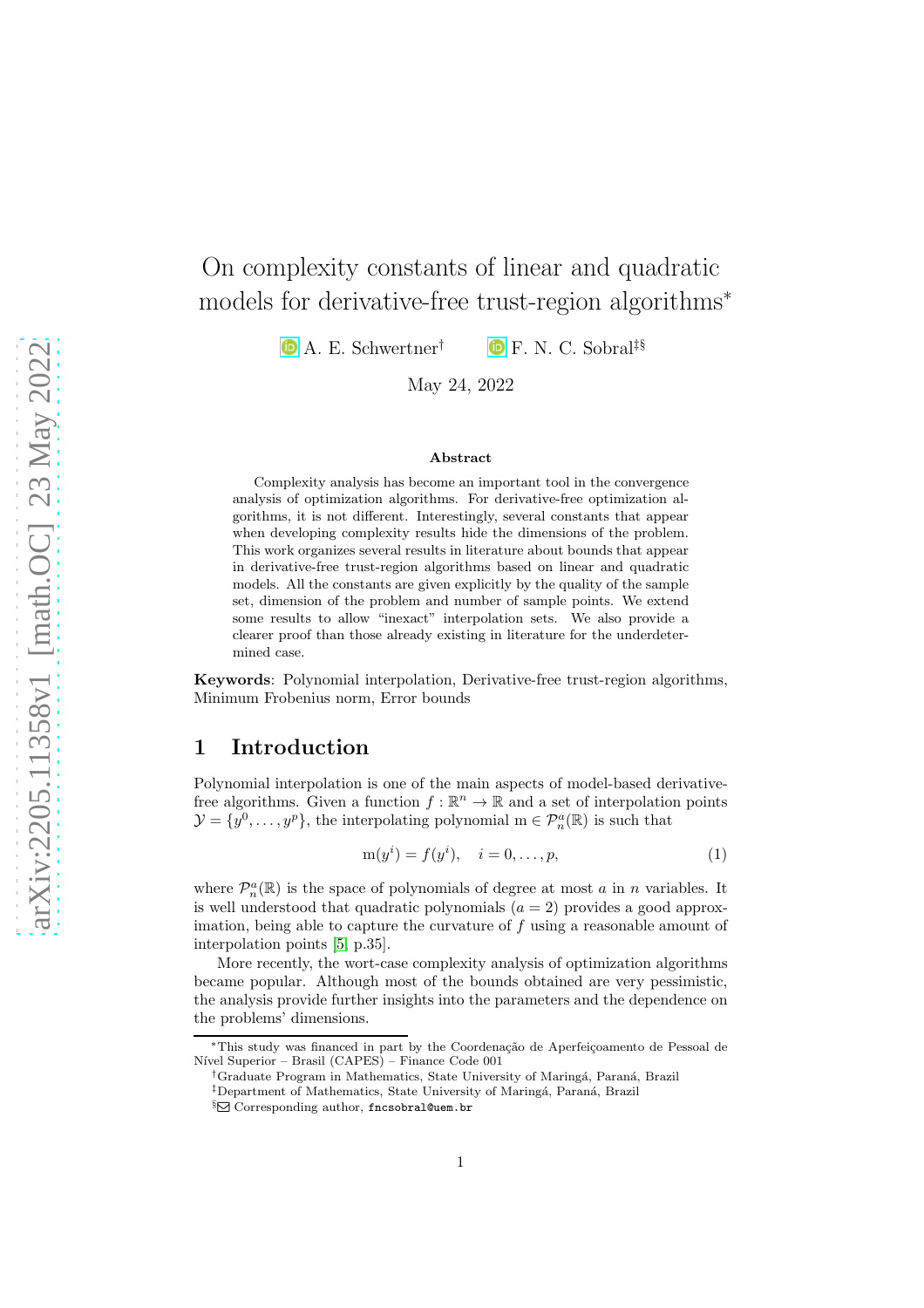When studying worst-case complexity of derivative-free trust-region algorithms using linear or quadratic polynomials, one has to deal with bounds related to the geometric quality of  $\mathcal Y$  and to the Hessian of the model (in the quadratic case). In [\[5\]](#page-11-0), several bounds were provided, which explicitly show the dependence on the problems' dimensions. Such bounds were used, for example, in the excellent complexity analysis of [\[2,](#page-11-1) [6\]](#page-11-2). The complexity bounds generated the desire of performing derivative-free optimization in smaller subspaces, to further decrease the impact of dimensionality in the construction of models [\[3\]](#page-11-3).

In [\[9\]](#page-11-4), some error bounds were obtained for a relaxed version of [\(1\)](#page-0-0)

<span id="page-1-0"></span>
$$
|\mathbf{m}(y^i) - f(y^i)| \le \kappa \delta^2,\tag{2}
$$

where  $\kappa$  is a constant and  $\delta$  can be viewed as the precision of the model [\[8,](#page-11-5) [9\]](#page-11-4) or just as the trust-region radius [\[5\]](#page-11-0). Condition [\(2\)](#page-1-0) is related to linear and quadratic models build from support vector regression strategies. Unfortunately, only the determined case is analyzed in [\[9\]](#page-11-4), that is, the case where  $p = dim(\mathcal{P}_n^a(\mathbb{R})) - 1$ . In the case of quadratic models, that would require  $O(n^2)$ interpolation points in  $\mathcal Y$ . This work intends to extend the bounds obtained in [\[9\]](#page-11-4) to the underdetermined case, which is known to have better performance in practical implementations.

The main contributions of the present work are

- the bounds associated with linear and quadratic polynomial models are organized, making clear their dependence on the dimension and quality of the interpolation set;
- the bounds from [\[9\]](#page-11-4) are extended to the underdetermined case.

This work is organized as follows.

Section [2](#page-1-1) is concerned with bounds to linear and quadratic polynomial models which are uniquely determined by the sample set. Section [3](#page-3-0) is the main contribution of this work and discusses error bounds for underdetermined quadratic models, since they are the most efficient models in practice [\[7\]](#page-11-6). Finally, in Section [4](#page-9-0) we state and organize all the bounds and discuss possible open questions.

Throughout this work, we will refer to the interpolating polynomial m as the one satisfying the relaxed condition [\(2\)](#page-1-0),  $\overline{B}(x,\delta)$  is the closed ball centered at x with radius  $\delta, \| \cdot \|$  is the Euclidean vector norm or its respective induced norm for matrices,  $\mathcal{Y} = \{y^0, \ldots, y^p\}$  is the set of  $p + 1$  sample points, for which f is assumed to be known,  $\mathcal{P}_n^a(\mathbb{R})$  is the space of polynomials of degree at most *a* in *n* variables, and  $q = dim(\mathcal{P}_n^a(\mathbb{R})) - 1$ .

## <span id="page-1-1"></span>2 Determined models

Let us assume that  $\mathcal{Y} \subset \overline{B}(y^0, \delta)$ . Determined interpolation models need that the number of sample points in  $\mathcal{Y}$  equals the dimension of  $\mathcal{P}_n^a(\mathbb{R})$ , that is,  $p = q$ in our notation. In the linear case, we assume that  $p = n = q$  and define matrices

$$
\mathbf{L}_L = \begin{bmatrix} (y^1 - y^0)^T \\ \vdots \\ (y^n - y^0)^T \end{bmatrix} = \begin{bmatrix} y_1^1 - y_1^0 & \cdots & y_n^1 - y_n^0 \\ \vdots & \ddots & \vdots \\ y_1^n - y_1^0 & \cdots & y_n^n - y_n^0 \end{bmatrix},
$$
(3)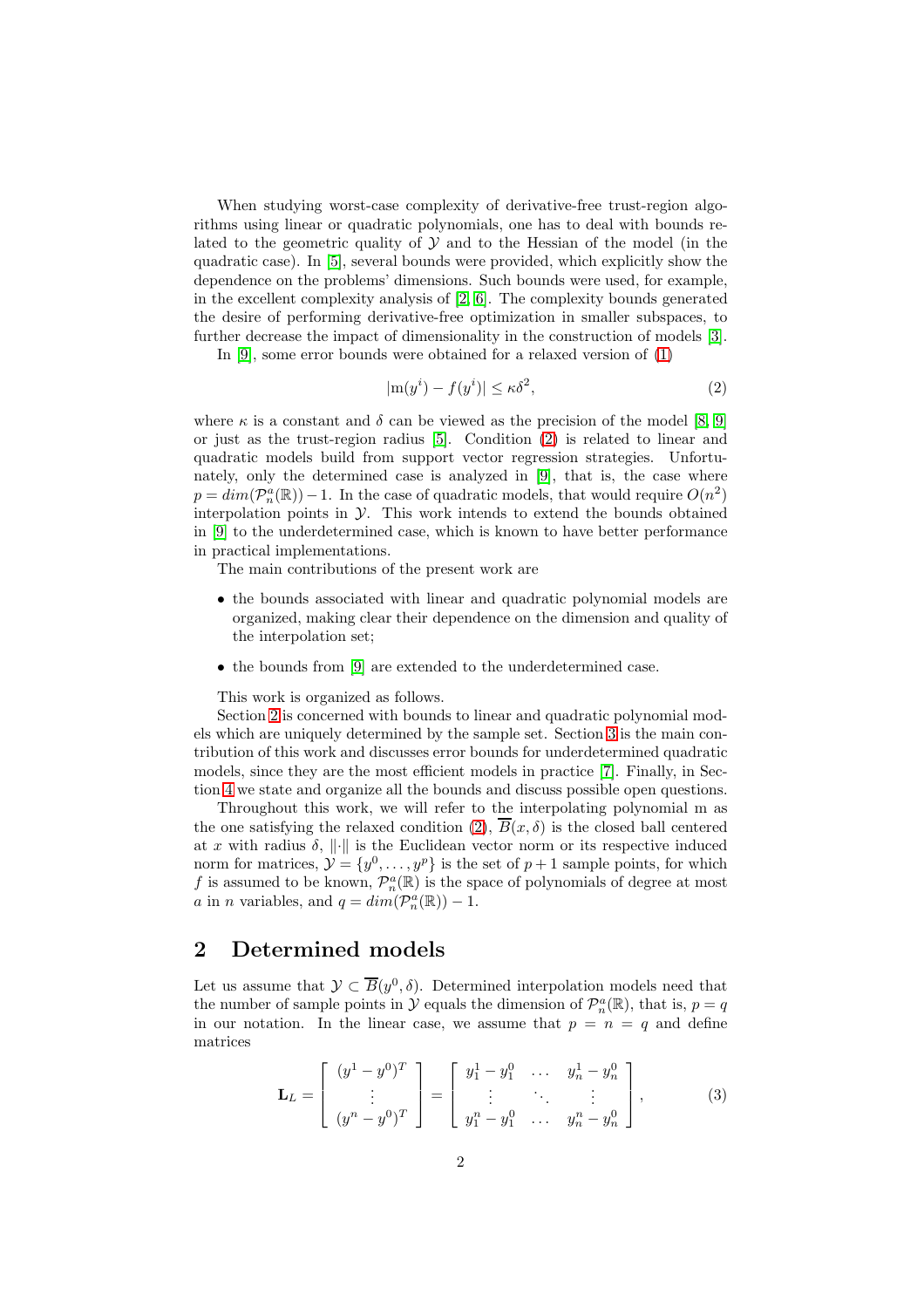<span id="page-2-6"></span><span id="page-2-0"></span> $\hat{\mathbf{L}}_L=\frac{1}{\bar{\mathbf{x}}}$ δ  $\mathbf{L}_L.$  (4)

In the quadratic case, we assume  $p = (n^2 + 3n)/2 = q$  and define the matrix

$$
\mathbf{L}_Q = \begin{bmatrix} \left( \overline{\varphi}(y^1 - y^0) \right)^T \\ \vdots \\ \left( \overline{\varphi}(y^q - y^0) \right)^T \end{bmatrix}, \tag{5}
$$

 $\text{where } \overline{\varphi}(x) = \left[x_1, x_2, \ldots, x_n, \frac{1}{2}x_1^2, x_1x_2, x_1x_3, \ldots, x_1x_n, \frac{1}{2}x_2^2, \ldots, x_{n-1}x_n, \frac{1}{2}x_n^2\right.$  $\overline{1}^T$ 

is the vector whose elements form the natural basis of monomials in  $\mathcal{P}_n^2(\mathbb{R})$ , as defined in [\[5,](#page-11-0) Section 3.1]. We also consider the matrix

<span id="page-2-1"></span>
$$
\hat{\mathbf{L}}_Q = \mathbf{L}_Q \begin{bmatrix} \mathbf{D}_L^{-1} & 0 \\ 0 & \mathbf{D}_Q^{-1}, \end{bmatrix}
$$
 (6)

where  $\mathbf{D}_L = \delta \mathbf{I}_{n \times n}$  e  $\mathbf{D}_Q = \delta^2 \mathbf{I}_{(q-n) \times (q-n)}$ . Matrices  $\mathbf{L}_L$  and  $\mathbf{L}_Q$  are related with the construction of determined interpolation models, while [\(4\)](#page-2-0) and [\(6\)](#page-2-1) are their respective scaled versions, mainly used for theoretical purposes.

We will assume that the following assumptions are valid.

<span id="page-2-3"></span>**Assumption 2.1.**  $\nabla f$  is Lipschitz continuous with constant L in a sufficiently large open bounded domain  $\mathcal{X} \subset \mathbb{R}^n$ .

<span id="page-2-4"></span>Assumption 2.2. f is bounded below.

<span id="page-2-5"></span>**Assumption 2.3.** If the model to be built is linear, then the matrix  $L_L$  is nonsingular and there is a constant  $\kappa_L > 0$  such that singular and there is a constant  $\kappa_L > 0$  such that  $\left\| \hat{\mathbf{L}}_L^{-1} \right\| \leq \kappa_L$ . If the model<br>is quadratic, then the matrix  $\mathbf{L}_Q$  is nonsingular and there is a constant  $\kappa_Q > 0$ such that  $\parallel$  $\hat{\mathbf{L}}_Q^{-1}\Big\|\leq \kappa_Q.$ 

The next assumption is related to the relaxed concept of interpolation models considered in this work.

<span id="page-2-2"></span>Assumption 2.4. There is a constant  $\kappa \geq 0$  such that for every  $y^j \in \mathcal{Y} \subset \overline{\mathcal{Y}}$  $\overline B(y^0,\delta)$ 

$$
\left| \mathrm{m}(y^j) - f(y^j) \right| \le \kappa \delta^2.
$$

Note that Assumption [2.4](#page-2-2) includes the creation of "exact" interpolation models and also models under uncertainty [\[9\]](#page-11-4), under numerical errors or even when we can control the precision in which  $f$  is calculated [\[1\]](#page-11-7). The next theorem provides the error bounds for determined polynomial interpolation under Assumption [2.4.](#page-2-2) Its proof is provided in [\[9\]](#page-11-4).

Theorem 2.5. Suppose that Assumptions [2.1,](#page-2-3) [2.2,](#page-2-4) [2.3](#page-2-5) and [2.4](#page-2-2) hold. Then, for all  $x \in \mathcal{X} \cap \overline{B}(y^0, \delta)$ , if the model is linear

$$
\|\nabla^2 \mathbf{m}(x)\| = 0,
$$
  

$$
\|\nabla f(x) - \nabla \mathbf{m}(x)\| \le \left( L + \left(\frac{1}{2}L + 2\kappa\right) \kappa_L \sqrt{n} \right) \delta,
$$
  

$$
|f(x) - \mathbf{m}(x)| \le \left( \frac{1}{2}L + \kappa + \left(\frac{1}{2}L + 2\kappa\right) \kappa_L \sqrt{n} \right) \delta^2,
$$

and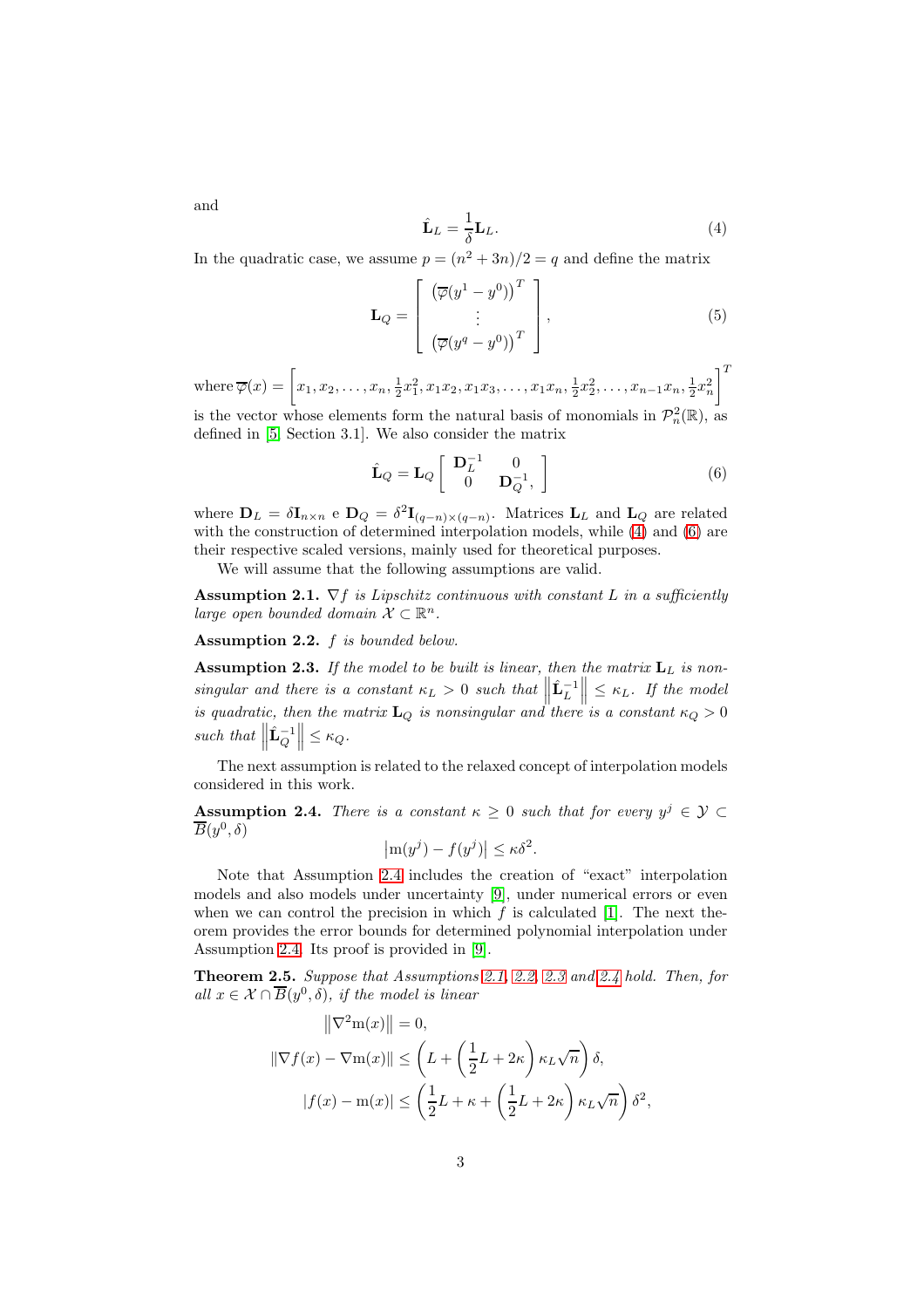and, if the model is quadratic,

$$
\|\nabla^2 \mathbf{m}(x)\| \le 2\kappa_Q \sqrt{2q}(\kappa + L),
$$
  

$$
\|\nabla f(x) - \nabla \mathbf{m}(x)\| \le \left(2\kappa_Q \sqrt{q} \left(1 + \sqrt{2}\right)(\kappa + L)\right)\delta,
$$
  

$$
|f(x) - \mathbf{m}(x)| \le \left(\frac{1}{2}L + \kappa + \kappa_Q \sqrt{q} \left(2 + 3\sqrt{2}\right)(\kappa + L)\right)\delta^2.
$$

In order to ensure Assumption [2.3,](#page-2-5) we need to make additional hypotheses about the geometry of the sample set. The existence and uniqueness of model m, also known as *poisedness*, is not enough. In linear interpolation, for example, this can be achieved by assuming that the points in  $\mathcal Y$  are affinely linear inde-pendent [\[10\]](#page-11-8). Here, we assume that the set  $\mathcal Y$  is  $\Lambda$ -poised on the ball  $\overline{B}(y^0,\delta)$ , for some  $\Lambda > 0$ . This definition is taken from [\[5\]](#page-11-0) and will be better discussed in Section [3](#page-3-0) for underdetermined polynomials. The following lemma, adapted from [\[9\]](#page-11-4), shows that Assumption [2.3](#page-2-5) is valid when the models to be built are linear or quadratic and  $\mathcal Y$  is  $\Lambda$ -poised.

**Lemma 2.6.** Let  $\Lambda > 0$ . If  $\mathcal{Y} = \{y^0, y^1, \ldots, y^n\}$  is  $\Lambda$ -poised in  $\overline{B}(y^0, \delta)$  with respect to the basis  $\phi$  of  $\mathcal{P}_n^1$ , then  $\parallel$  $\hat{\mathbf{L}}_L^{-1}\Big\|\leq \Lambda\sqrt{n}$ . If  $\mathcal{Y} = \{y^0, y^1, \ldots, y^q\}$  is a  $\Lambda$ -poised set in  $\overline{B}(y^0,\delta)$  with respect to the basis  $\phi$  in  $\mathcal{P}_n^2$ , then,  $\parallel$  $\hat{\mathbf{L}}_{Q}^{-1}$   $\Big\|$   $\leq$  $4\Lambda\sqrt{(q+1)^3}$ .

#### <span id="page-3-0"></span>3 Underdetermined models

The main drawback of determined polynomials is the high number of interpolation points needed in the quadratic case. One could use only linear polynomials, but quadratic polynomials are known to better explore the curvature of f. Therefore, we are interested in building quadratic polynomials using less than q interpolation points. Now we assume that  $n < p < q$  and  $q = dim(\mathcal{P}_n^2(\mathbb{R})) - 1 = (n^2 + 3n)/2.$ 

When dealing with classical interpolation theory, in the sense of [\(1\)](#page-0-0), building an underdetermined interpolation quadratic model  $m \in \mathcal{P}_n^2(\mathbb{R})$  can be viewed as finding  $\alpha \in \mathbb{R}^{q+1}$  such that

$$
\sum_{j=0}^{q} \alpha_j \phi_j(y^i) = f(y^i), \text{ for } i = 0, ..., p,
$$

or, equivalently,

<span id="page-3-1"></span>
$$
\mathbf{M}(\phi, \mathcal{Y})\alpha = f(\mathcal{Y}),\tag{7}
$$

where  $\phi = {\phi_0(x), \phi_1(x), \dots, \phi_q(x)}$  is a basis for  $\mathcal{P}_n^2(\mathbb{R}),$ 

<span id="page-3-2"></span>
$$
\mathbf{M}(\phi,\mathcal{Y}) = \begin{bmatrix} \phi_0(y^0) & \phi_1(y^0) & \cdots & \phi_q(y^0) \\ \phi_0(y^1) & \phi_1(y^1) & \cdots & \phi_q(y^1) \\ \vdots & \vdots & \ddots & \vdots \\ \phi_0(y^p) & \phi_1(y^p) & \cdots & \phi_q(y^p) \end{bmatrix}, \text{ and } f(\mathcal{Y}) = \begin{bmatrix} f(y^0) \\ f(y^1) \\ \vdots \\ f(y^p) \end{bmatrix}.
$$
 (8)

Under the above conditions, the number of interpolation points is less than the dimension of the space of the polynomials  $\mathcal{P}_n^2(\mathbb{R})$ , that is,  $|\mathcal{Y}| = p + 1 < q + 1 =$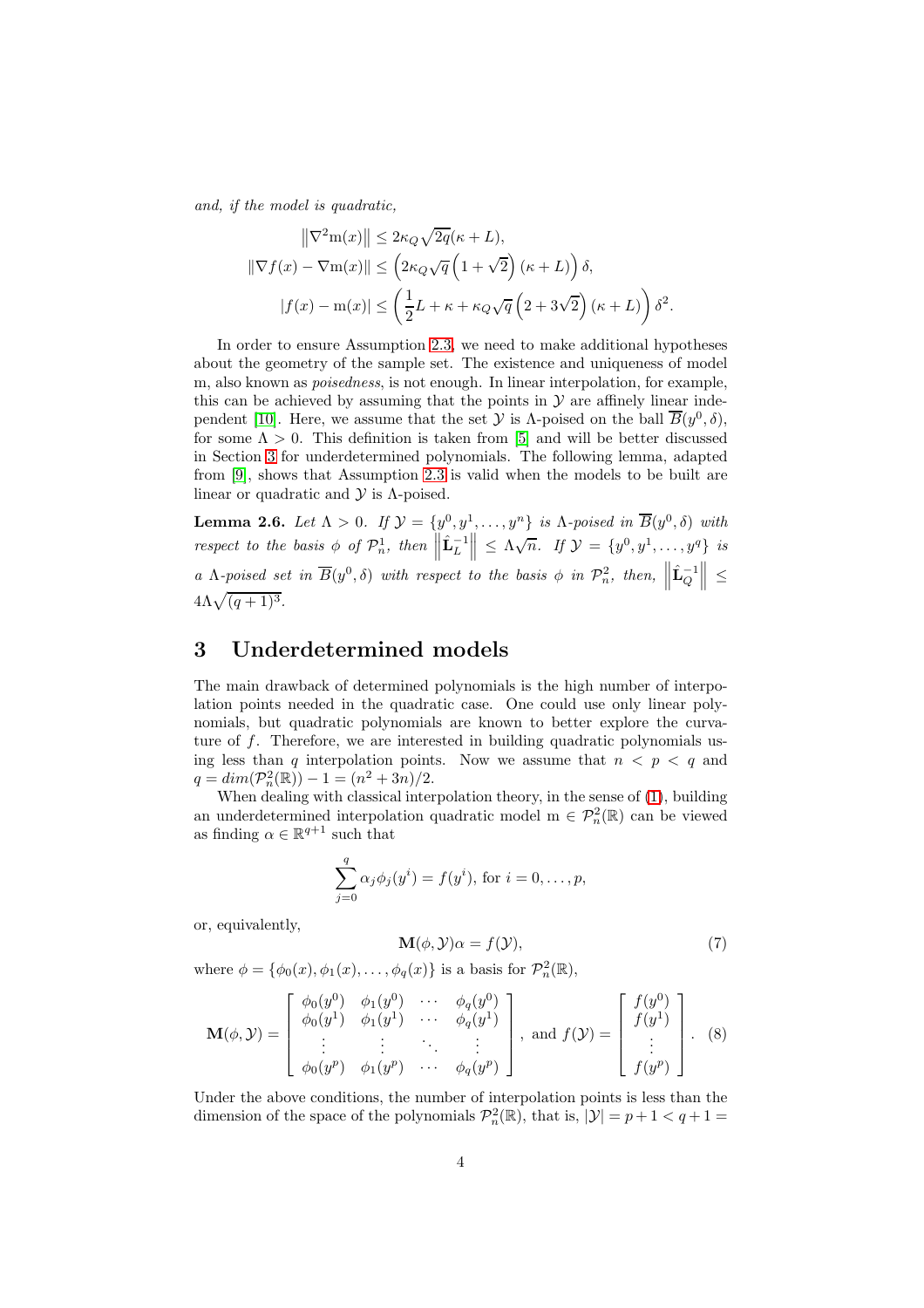$dim(\mathcal{P}_n^2(\mathbb{R}))$ . Therefore, the interpolation polynomials defined by [\(7\)](#page-3-1) are no longer unique.

In this section, our goal is to build an underdetermined quadratic model, which approximately interpolates the function  $f$  over  $\mathcal{Y} \subset \overline{B}(y^0, \delta)$ , in the sense of Assumption [2.4.](#page-2-2) First, let us consider matrices

$$
\mathbf{L}_s = \begin{bmatrix} (y^1 - y^0)^T \\ \vdots \\ (y^p - y^0)^T \end{bmatrix} = \begin{bmatrix} y_1^1 - y_1^0 & \dots & y_n^1 - y_n^0 \\ \vdots & \ddots & \vdots \\ y_1^p - y_1^0 & \dots & y_n^p - y_n^0 \end{bmatrix},
$$
(9)

and

<span id="page-4-5"></span><span id="page-4-2"></span>
$$
\hat{\mathbf{L}}_s = \frac{1}{\delta} \mathbf{L}_s. \tag{10}
$$

In order to obtain the main error bounds for the underdetermined case, we need to assume some geometric conditions. In other words, we need the sample set  $Y$  to be poised for linear regression and the Hessian of the model to be bounded. Such properties are given by assumptions [3.1](#page-4-0) and [3.2.](#page-4-1)

<span id="page-4-0"></span>**Assumption 3.1.** The matrix  $\mathbf{L}_s \in \mathbb{R}^{p \times n}$  has full column rank, that is, rank $(\mathbf{L}_s)$  = n, and there is a constant  $\kappa_s > 0$  such that  $\parallel$  $\hat{\mathbf{L}}_s^{\dagger} \middle\| \leq \kappa_s$ , where  $\hat{\mathbf{L}}_s^{\dagger}$  denotes the Moore-Penrose pseudo-inverse of the matrix  $\hat{\mathbf{L}}_s$ .

<span id="page-4-1"></span>**Assumption 3.2.** There is a constant  $\kappa_H \geq 0$  such that  $\|\mathbf{H}\| \leq \kappa_H$ .

The following theorem establishes error bounds for the underdetermined model and its derivatives in  $\mathcal{X} \cap \overline{B}(y^0, \delta)$ .

<span id="page-4-4"></span>Theorem 3.3. Suppose that Assumptions [2.1,](#page-2-3) [2.2,](#page-2-4) [3.1](#page-4-0) and [3.2](#page-4-1) hold. Then, for all  $x \in \mathcal{X} \cap \overline{B}(y^0,\delta),$ 

$$
|f(x) - m(x)| \le \left(\frac{1}{2}(L + \kappa_H) + \kappa + 2\kappa_s \sqrt{p}\left(L + \kappa + \frac{3}{4}\kappa_H\right)\right)\delta^2, \quad (11)
$$

$$
\|\nabla f(x) - \nabla \mathbf{m}(x)\| \le 2\kappa_s \sqrt{p} \left( L + \kappa + \frac{3}{4} \kappa_H \right) \delta. \tag{12}
$$

Proof. The proof is strongly based in the ideas of [\[5,](#page-11-0) Theorem 5.4] and [\[9,](#page-11-4) Theorem 2]. In addition  $\|\mathbf{H}\|$  and  $\|$  $\hat{\mathbf{L}}_s^{\dagger}$  were replaced by their respective bounds in equations  $(11)$  and  $(12)$ .

#### 3.1 Minimum Frobenius norm models

To establish a bound for the norm of the Hessian of the model, we must specify its construction. In this sense, we will reduce the degree of freedom in choosing the model, assuming that it is the minimum Frobenius norm model. We will also need to define what is a relaxed minimum Frobenius norm model.

Let  $\phi$  be the natural basis of  $\mathcal{P}^2_{n}(\mathbb{R})$  and consider its split into the sets  $\overline{\phi}_L = \{1, x_1, \ldots, x_n\}$  and  $\overline{\phi}_Q = \{\frac{1}{2}x_1^2, x_1x_2, \ldots, \frac{1}{2}x_n^2\}$ . Then we can write the underdetermined interpolation model as

<span id="page-4-3"></span>
$$
m(x) = \alpha_L^T \overline{\phi}_L(x) + \alpha_Q^T \overline{\phi}_Q(x),
$$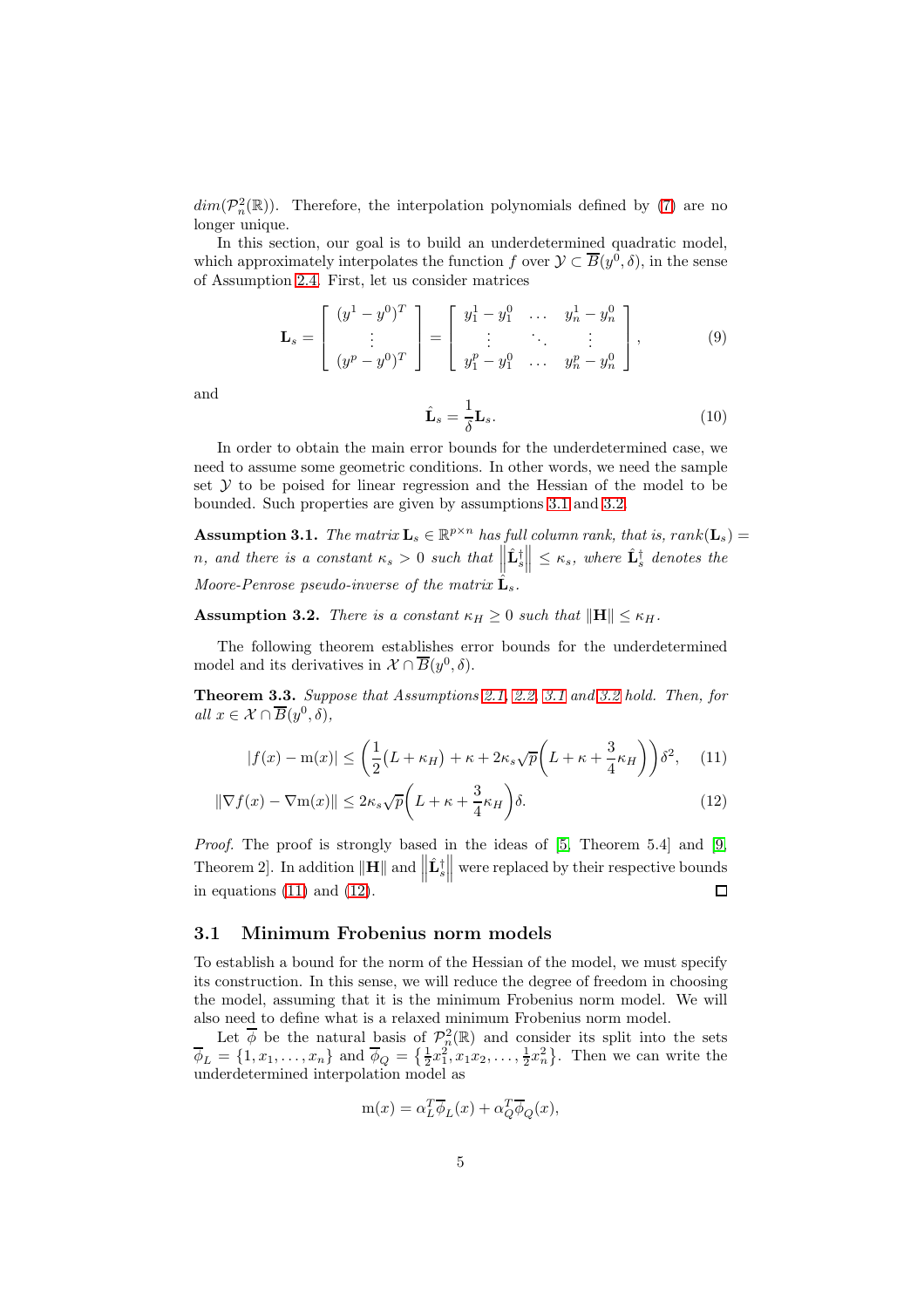where  $\alpha_L$  and  $\alpha_Q$  are appropriate parts of the vector of coefficients  $\alpha$ . As in [\[5,](#page-11-0) p. 80-81], we can define the minimum Frobenius norm solution  $\alpha^{\text{mfn}}$  as the solution of the optimization problem,

<span id="page-5-1"></span>
$$
\min_{\mathbf{s}.\mathbf{t}} \quad \mathbf{M}(\overline{\phi}_L, \mathcal{Y}) \alpha_L + \mathbf{M}(\overline{\phi}_Q, \mathcal{Y}) \alpha_Q = f(\mathcal{Y}), \tag{13}
$$

in the variables  $\alpha_L$  and  $\alpha_Q$ , where  $\mathcal Y$  is the set of interpolation points and the matrices  $\mathbf{M}(\overline{\phi}_L, \mathcal{Y})$  and  $\mathbf{M}(\overline{\phi}_Q, \mathcal{Y})$  are submatrices of  $\mathbf{M}(\overline{\phi}, \mathcal{Y})$ , given in [\(8\)](#page-3-2), whose columns correspond to the elements of  $\overline{\phi}_L$  and  $\overline{\phi}_O$ , respectively.

It is important to point out that the condition of existence and uniqueness of the minimum Frobenius norm model is that the matrix defined by

$$
\mathbf{F}(\overline{\phi}, \mathcal{Y}) = \left[ \begin{array}{cc} \mathbf{M}(\overline{\phi}_Q, \mathcal{Y}) \mathbf{M}(\overline{\phi}_Q, \mathcal{Y})^T & \mathbf{M}(\overline{\phi}_L, \mathcal{Y}) \\ \mathbf{M}(\overline{\phi}_L, \mathcal{Y})^T & 0 \end{array} \right]
$$

is nonsingular. Note that  $\mathbf{F}(\overline{\phi}, \mathcal{Y})$  is nonsingular if and only if  $\mathbf{M}(\overline{\phi}_L, \mathcal{Y})$  has a full column rank and  $\mathbf{M}(\overline{\phi}_Q, \mathcal{Y})\mathbf{M}(\overline{\phi}_Q, \mathcal{Y})^T$  is positive definite on the nullspace of  $\mathbf{M}(\overline{\phi}_L, \mathcal{Y})^T$ , this last condition being guaranteed if  $\mathbf{M}(\overline{\phi}_Q, \mathcal{Y})$  has full row rank [\[5,](#page-11-0) p. 81].

We say that  $\mathcal Y$  is poised in the minimum Frobenius norm sense if the matrix  $\mathbf{F}(\overline{\phi}, \mathcal{Y})$  is nonsingular. Note that poisedness in the minimum Frobenius norm sense implies poisedness in the linear interpolation or regression senses and, as a result, poisedness for underdetermined quadratic interpolation in the minimum norm sense [\[5,](#page-11-0) p. 81].

**Remark 3.4.** As we saw earlier, if  $\mathcal{Y}$  is poised in the minimum Frobenius norm sense, then  $\mathbf{F}(\overline{\phi}, \mathcal{Y})$  is nonsingular and hence  $\mathbf{M}(\overline{\phi}_L, \mathcal{Y})$  has a full column rank. So, as

$$
\mathbf{M}(\overline{\phi}_L, \mathcal{Y}) = \begin{bmatrix} 1 & 0 \\ e & \mathbf{Id} \end{bmatrix} \begin{bmatrix} 1 & y^{0^T} \\ 0 & \mathbf{L}_s \end{bmatrix} = \mathbf{E}^{-1} \begin{bmatrix} 1 & y^{0^T} \\ 0 & \mathbf{L}_s \end{bmatrix}
$$

where  $e = [1, 1, ..., 1]^T \in \mathbb{R}^p$ , and  $\mathbf{Id} \in \mathbb{R}^{p \times p}$  is the identity matrix. Since **E** is an elementary nonsingular matrix and  $\mathbf{M}(\overline{\phi}_L, \mathcal{Y})$  has full column rank, it follows that  $\mathbf{L}_s$  has full column rank, which partially satisfies Assumption [3.1.](#page-4-0)

Therefore, we will assume that the following hypothesis holds.

<span id="page-5-2"></span>**Assumption 3.5.** The set of sample points  $\mathcal{Y} = \{y^0, y^1, \ldots, y^p\} \subset \mathbb{R}^n$  is poised in the minimum Frobenius norm sense on  $\overline{B}(y^0,\delta)$ .

Consider the following auxiliary lemma.

<span id="page-5-0"></span>**Lemma 3.6.** There is a number  $\sigma_{\infty} > 0$  such that for any choice of v satisfying  $||v||_{\infty} = 1$ , there is  $z \in \overline{B}(0,1)$  such that  $|v^T \phi(z)| \ge \sigma_{\infty}$ . If, in addition,  $v^T \overline{\phi}(x)$ is a quadratic polynomial and  $\overline{\phi}$  is the natural basis in  $\mathcal{P}_n^2(\mathbb{R})$ , then

$$
\max_{x \in \overline{B}(0,1)} |v^T \overline{\phi}(x)| \ge \frac{1}{4}.
$$

If  $\overline{\phi}$  is the natural basis of  $\mathcal{P}_n^1(\mathbb{R})$ , then,

$$
\max_{x \in \overline{B}(0,1)} |v^T \overline{\phi}(x)| \ge 1.
$$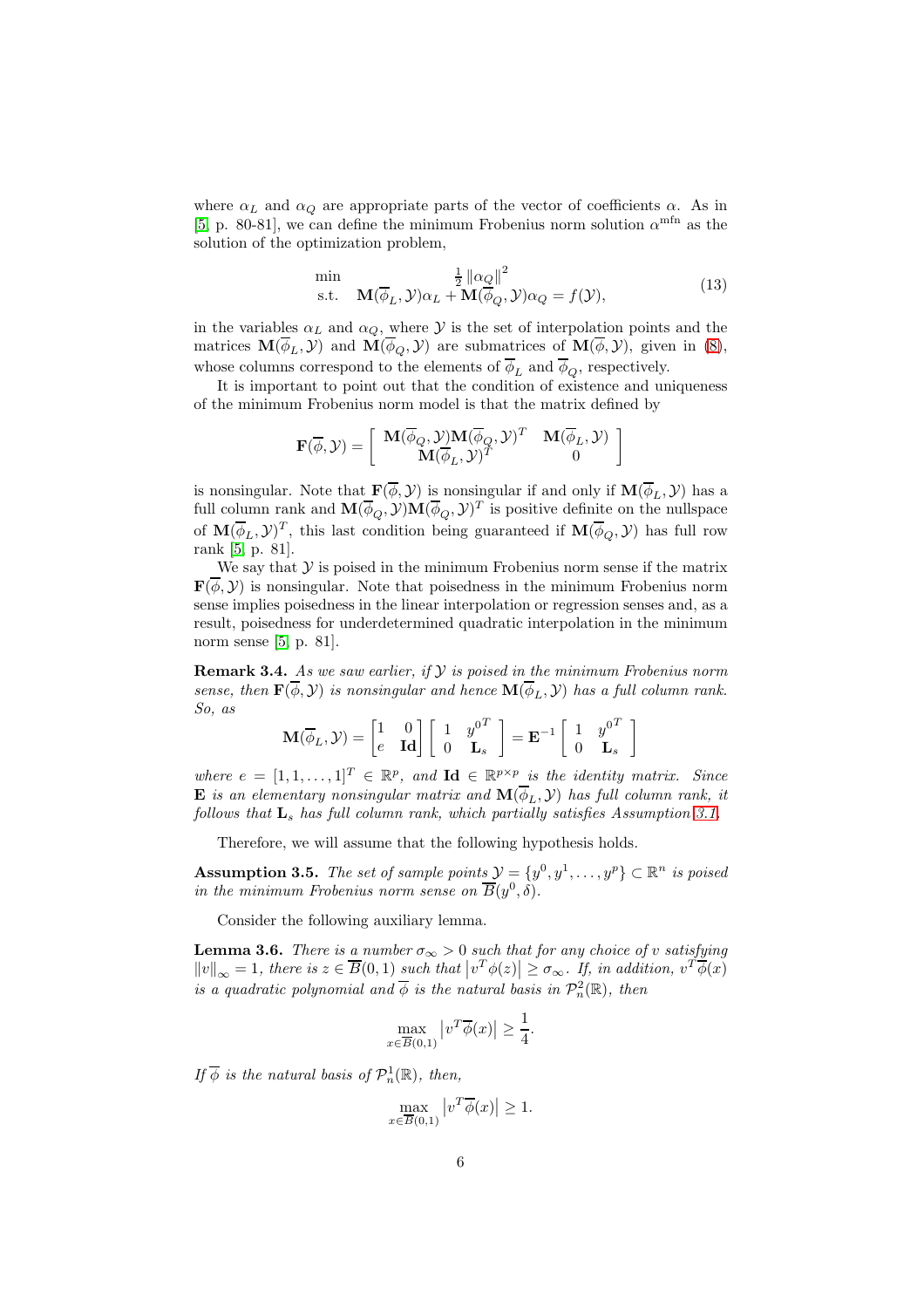Proof. See lemmas 3.10, 3.11, and 6.7 in [\[5\]](#page-11-0).

<span id="page-6-3"></span>**Remark 3.7.** Let  $\overline{\phi}$  be the natural basis of  $\mathcal{P}_n^1(\mathbb{R})$ . Given  $\overline{v} \in \mathbb{R}^{n+1}$  with  $\|\overline{v}\| = 1$ , there are  $\beta \in (0, \sqrt{n+1})$  and  $v \in \mathbb{R}^{n+1}$  such that  $\|v\|_{\infty} = 1$  and  $v = \beta \overline{v}$ . Thus, by Lemma [3.6,](#page-5-0) we have that

$$
\max_{x \in \overline{B}(0,1)} |\overline{v}^T \overline{\phi}(x)| = \max_{x \in \overline{B}(0,1)} \frac{1}{\beta} |v^T \overline{\phi}(x)| \ge \frac{1}{\sqrt{n+1}} \max_{x \in \overline{B}(0,1)} |v^T \overline{\phi}(x)| \ge \frac{1}{\sqrt{n+1}}.
$$

Equation [\(13\)](#page-5-1) is strongly related with the exact interpolation condition [\(1\)](#page-0-0). In order to relax such condition we will first define minimum Frobenius norm Lagrange polynomials.

<span id="page-6-0"></span>**Definition 3.8.** Given a set  $\mathcal{Y}$  of  $p + 1$  interpolation points, the set of  $p + 1$ polynomials  $\ell_j(x) = \alpha_j^T \overline{\phi}(x)$ ,  $j = 0, \ldots, p$ , is called set of minimum Frobenius norm Lagrange polynomials for  $\overline{\phi}$ , if  $\alpha_i = ((\alpha_i)_L, (\alpha_i)_Q)$  is the solution of

$$
\min_{s. t.} \frac{1}{2} \left\| \alpha_Q \right\|^2
$$
  
s. t. 
$$
M(\overline{\phi}_L, \mathcal{Y}) \alpha_L + M(\overline{\phi}_Q, \mathcal{Y}) \alpha_Q = e_{j+1},
$$

where  $e_j$  is the j-th canonical vector in  $\mathbb{R}^{p+1}$ .

By comparing the KKT conditions of Definition [3.8](#page-6-0) and equation [\(13\)](#page-5-1) it is possible to show that the minimum Frobenius norm polynomial that interpolates f in  $\mathcal Y$  can be defined as  $m(x) = \sum_{j=1}^{p+1} \ell_j(x) f(y^j)$ . So, in order to relax [\(13\)](#page-5-1), we will say that our relaxed minimum Frobenius norm polynomials are given by

<span id="page-6-2"></span>
$$
m(x) = \sum_{j=1}^{p+1} \ell_j(x)\gamma_j
$$
 (14)

where  $\gamma_j$ ,  $j = 1, \ldots, p + 1$ , are chosen such that Assumption [2.4](#page-2-2) holds. One can think that m was obtained by solving [\(13\)](#page-5-1) with  $f(y^j)$  replaced by  $\gamma_j$  for all  $j = 0, \ldots, p.$ 

The theorems that follow are the main contribution of this work. Their establish bounds for  $\|\nabla^2 m(x)\|$  and  $\|\hat{L}_s^{\dagger}\|$  under the hypothesis of well poised interpolation sets and, therefore, assumptions [3.1](#page-4-0) and [3.2](#page-4-1) can be removed from Theorem [3.3.](#page-4-4) Using a partial definition from [\[5\]](#page-11-0), we first define what we mean as well poised interpolation sets for minimum Frobenius norm quadratic models.

<span id="page-6-1"></span>**Definition 3.9.** Let  $\Lambda > 0$  and  $B \subseteq \mathbb{R}^n$  be given. Let  $\overline{\phi}$  be the natural basis of monomials of  $\mathcal{P}_n^2(\mathbb{R})$ . A poised set  $\mathcal Y$  is said to be  $\Lambda$ -poised in  $B$  in the minimum Frobenius norm sense if and only if for any  $x \in B$ , the solution  $\lambda(x) \in \mathbb{R}^{p+1}$  of

$$
\min_{s.t.} \quad \frac{1}{2} \left\| M(\overline{\phi}_Q, \mathcal{Y})^T \lambda(x) - \overline{\phi}_Q(x) \right\|^2
$$
  
s.t. 
$$
M(\overline{\phi}_L, \mathcal{Y})^T \lambda(x) = \overline{\phi}_L(x)
$$

is such that  $\|\lambda(x)\|_{\infty} \leq \Lambda$ .

Note that Definition [3.9](#page-6-1) does not need to be relaxed. We are now ready to provide the necessary bounds in terms of the quality of the interpolation set, the Lipschitz constant and the dimensions of the problem.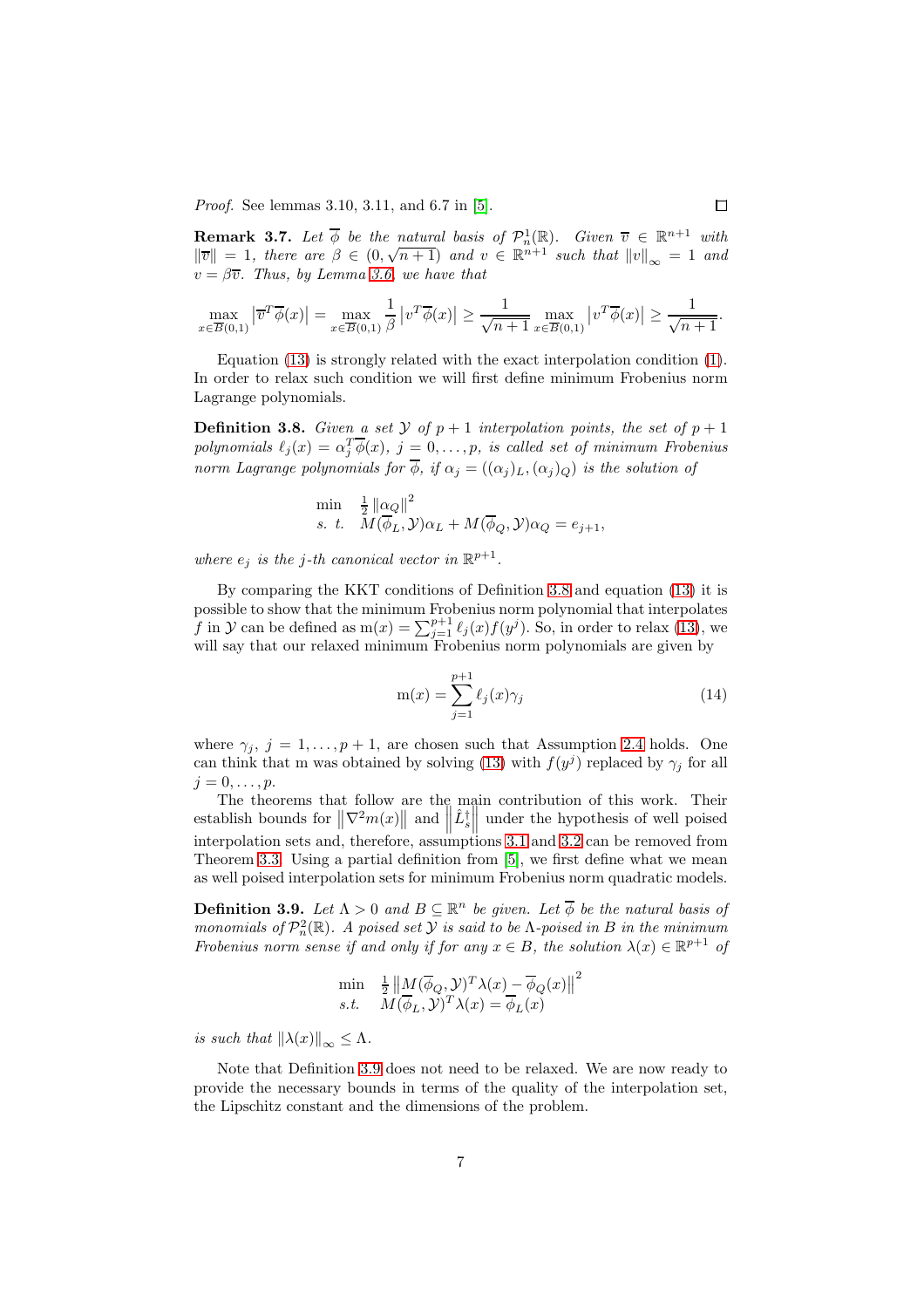Theorem 3.10. Suppose that Assumptions [2.1](#page-2-3) and [3.5](#page-5-2) hold. Assume that the set  $\mathcal{Y} = \{y^0, y^1, \ldots, y^p\}$  is  $\Lambda$ -poised in  $\overline{B}(y^0, \delta)$  in the minimum Frobenius norm sense and  $\delta_{\text{max}} > 0$  is an upper bound for  $\delta$ . Then,

$$
\left\|\nabla^2 \mathbf{m}(x)\right\| \le \left(\kappa + \frac{L}{2}\right) \frac{4\Lambda(p+1)\sqrt{2(q+1)}}{c(\delta_{\max})^2},
$$

where  $c(\delta_{\text{max}}) = \min\{1, 1/\delta_{\text{max}}, 1/\delta_{\text{max}}^2\}.$ 

Proof. This proof follows the proof of [\[5,](#page-11-0) Theorem 5.7]. Assume, without loss of generality, that  $y^0 = 0$ . By Lemma [3.6,](#page-5-0) the definition of  $\Lambda$ -poisedness and arguments very similar to [\[5,](#page-11-0) Theorem 5.7] we have that

<span id="page-7-0"></span>
$$
\left\|\nabla^2 \ell_j(x)\right\| \le \sqrt{2(q+1)} \frac{4\Lambda}{\delta^2 c(\delta_{\text{max}})^2}, \quad j = 0, \dots, p,\tag{15}
$$

where  $\delta_{\text{max}}$  and  $c(\delta_{\text{max}})$  were defined by the theorem.

Now, let us consider the function

$$
\hat{f}(x) = f(x) - f(y^0) - \nabla f(y^0)^T (x - y^0).
$$

Note that  $\hat{f}(y^0) = 0$ ,  $\nabla \hat{f}(y^0) = 0$  and the Hessian remains unchanged. In addition, if  $m(x)$  is a relaxed minimum Frobenius norm model for f over the set  $\mathcal{V}$ , then it is easy to see that

$$
\hat{m}(x) = m(x) - f(y^0) - \nabla f(y^0)^T (x - y^0)
$$

also satisfies Assumption [2.4](#page-2-2) for  $\hat{f}$  and the points in  $\mathcal{Y}$ . Therefore, we can assume without loss of generality that  $f(y^0) = 0$  and  $\nabla f(y^0) = 0$ . Thus, we have that  $|f(x)| = |f(x) - f(y^0) - \nabla f(y^0)^T (x - y^0)| \le (L/2) \delta^2$ , for all  $x \in B(y^0, \delta)$  and, by [\(14\)](#page-6-2), we can prove that

<span id="page-7-1"></span>
$$
|\gamma_j| \le (\kappa + L/2)\delta^2, \quad j = 0, \dots, p. \tag{16}
$$

By using the definition of  $m(x)$  in [\(14\)](#page-6-2) and bounds [\(15\)](#page-7-0) and [\(16\)](#page-7-1), we finally get that

$$
\|\mathbf{H}\| = \left\|\nabla^2 \mathbf{m}(x)\right\| = \left\|\sum_{j=0}^p \gamma_j \nabla^2 \ell_j(x)\right\| \le \sum_{j=0}^p |\gamma_j| \left\|\nabla^2 \ell_j(x)\right\|
$$
  

$$
\le \left(\kappa + \frac{L}{2}\right) \frac{4\Lambda(p+1)\sqrt{2(q+1)}}{c(\delta_{\text{max}})^2},
$$

and the proof is complete.

**Theorem 3.11.** If  $\mathcal{Y} = \{y^0, y^1, \ldots, y^p\}$  is a  $\Lambda$ -poised set in  $\overline{B}(y^0, \delta)$  in the sense of the minimum Frobenius norm, then

$$
\left\|\hat{\mathbf{L}}_{s}^{\dagger}\right\| \leq \Lambda \sqrt{2(n+1)}(p+1). \tag{17}
$$

*Proof.* It is known that  $\Lambda$ -poisedness does not depend on the scale of the sample set and it is invariant with respect to shifts [\[5\]](#page-11-0). Therefore, let us consider the set

$$
\hat{\mathcal{Y}} = \left\{0, \frac{y^1 - y^0}{\delta}, \dots, \frac{y^p - y^0}{\delta}\right\},\
$$

 $\Box$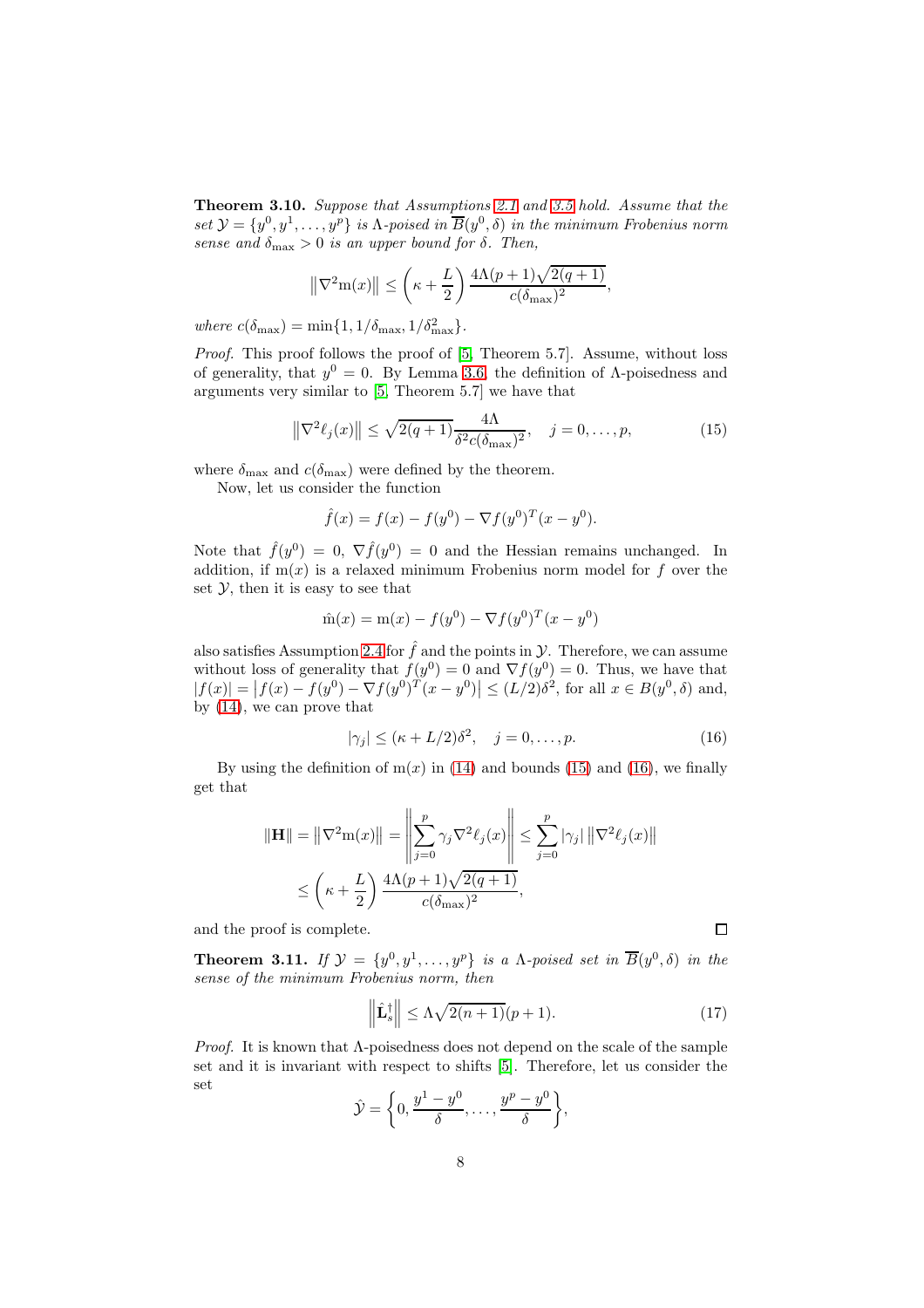which is  $\Lambda$ -poised in  $\overline{B}(0,1)$ , and the matrices given by

$$
\hat{\mathbf{M}}_L = \mathbf{M}(\overline{\phi}_L, \hat{\mathbf{y}}) = \begin{bmatrix} 1 & 0 \\ e & \hat{\mathbf{L}}_s \end{bmatrix}, \mathbf{E} = \begin{bmatrix} 1 & 0 \\ -e & \mathbf{Id} \end{bmatrix}, \mathbf{E}^{-1} = \begin{bmatrix} 1 & 0 \\ e & \mathbf{Id} \end{bmatrix}, \text{ and}
$$

$$
\mathbf{Q} = \mathbf{E} \hat{\mathbf{M}}_L = \begin{bmatrix} 1 & 0 \\ 0 & \hat{\mathbf{L}}_s \end{bmatrix},
$$

where  $\mathbf{\hat{M}}_L \in \mathbb{R}^{(p+1)\times(n+1)}$ ,  $\mathbf{E} \in \mathbb{R}^{(p+1)\times(p+1)}$ ,  $\mathbf{E}^{-1} \in \mathbb{R}^{(p+1)\times(p+1)}$ ,  $\mathbf{Q} \in \mathbb{R}^{(p+1)\times(n+1)}$ ,  $e = [1, 1, ..., 1]^T \in \mathbb{R}^p$ ,  $\mathbf{Id} \in \mathbb{R}^{p \times p}$  is the identity matrix and  $\hat{\mathbf{L}}_s$  was defined in [\(10\)](#page-4-5). Note that the Moore-Penrose pseudoinverse of **Q** is given by

$$
\mathbf{Q}^{\dagger} = \left[ \begin{array}{cc} 1 & 0 \\ 0 & \hat{\mathbf{L}}_{s}^{\dagger} \end{array} \right]
$$

where  $\mathbf{Q}^{\dagger} \in \mathbb{R}^{(n+1)\times (p+1)}$ . Thus,

<span id="page-8-3"></span>
$$
\|\mathbf{Q}^{\dagger}\| = \max\left\{1, \left\|\hat{\mathbf{L}}_s^{\dagger}\right\|\right\} \ge \left\|\hat{\mathbf{L}}_s^{\dagger}\right\|.
$$
 (18)

,

By Definition [3.9,](#page-6-1) for every  $x \in \overline{B}(0,1) \subset \mathbb{R}^n$  there exists  $\lambda(x) \in \mathbb{R}^{p+1}$ , with  $\|\lambda(x)\|_{\infty} \leq \Lambda$ , such that  $\underline{\hat{M}}_L^T \lambda(x) = \overline{\phi}_L(x)$ . Since **E** is a non-singular matrix, we have that for each  $x \in B(0,1)$ ,

<span id="page-8-0"></span>
$$
\hat{\mathbf{M}}_L^T \lambda(x) = \overline{\phi}_L(x) \Longleftrightarrow \hat{\mathbf{M}}_L^T (\mathbf{E}^T \mathbf{E}^{-T}) \lambda(x) = \overline{\phi}_L(x)
$$
\n
$$
\Longleftrightarrow (\hat{\mathbf{M}}_L^T \mathbf{E}^T) (\mathbf{E}^{-T} \lambda(x)) = \overline{\phi}_L(x)
$$
\n
$$
\Longleftrightarrow (\mathbf{E} \hat{\mathbf{M}}_L)^T (\mathbf{E}^{-T} \lambda(x)) = \overline{\phi}_L(x)
$$
\n
$$
\Longleftrightarrow \mathbf{Q}^T (\mathbf{E}^{-T} \lambda(x)) = \overline{\phi}_L(x)
$$
\n
$$
\Longleftrightarrow \mathbf{E}^{-T} \lambda(x) = \mathbf{Q}^{\dagger T} \overline{\phi}_L(x).
$$
\n(19)

Note that  $\|\lambda(x)\|_{\infty} \leq \Lambda$  and  $\mathbf{E}^{-T}\lambda(x) = \left[\sum_{j=0}^p [\lambda(x)]_j, \lambda(x)^T\right]^T$ . Thus, from [\(19\)](#page-8-0), we get

<span id="page-8-1"></span>
$$
\left\| \mathbf{Q}^{\dagger^T} \overline{\phi}_L(x) \right\| = \left\| \mathbf{E}^{-T} \lambda(x) \right\| = \sqrt{\left( \sum_{j=0}^p [\lambda(x)]_j \right)^2 + \sum_{j=1}^p [\lambda(x)]_j^2}
$$
  
\n
$$
\leq \sqrt{\left( \sum_{j=0}^p |[\lambda(x)]_j| \right)^2 + \sum_{j=1}^p |[\lambda(x)]_j|^2}
$$
  
\n
$$
\leq \sqrt{\left( (p+1)\Lambda \right)^2 + p\Lambda^2} < \sqrt{2(p+1)^2 \Lambda^2}
$$
  
\n
$$
= \Lambda \sqrt{2}(p+1).
$$
\n(20)

Let  $\overline{v} \in \mathbb{R}^{n+1}$  be a singular right unit vector of  $\mathbf{Q}^{\dagger}$ <sup>*r*</sup> associated with the largest singular value  $\sigma_1$ , and  $\overline{x} \in \mathbb{R}^n$  the maximizer of  $|\overline{v}^T \overline{\phi}_L(x)|$  in  $\overline{B}(0,1)$ . Using the SVD decomposition and the fact that  $\|\mathbf{Q}^{\dagger}\| = \sigma_1$  it is not hard to show (see [\[5,](#page-11-0) Lemma 3.13]) that

<span id="page-8-2"></span>
$$
\left\| \mathbf{Q}^{\dagger^T} \overline{\phi}_L(\overline{x}) \right\| \geq |\overline{v}^T \overline{\phi}_L(\overline{x})| \left\| \mathbf{Q}^{\dagger^T} \right\|.
$$
 (21)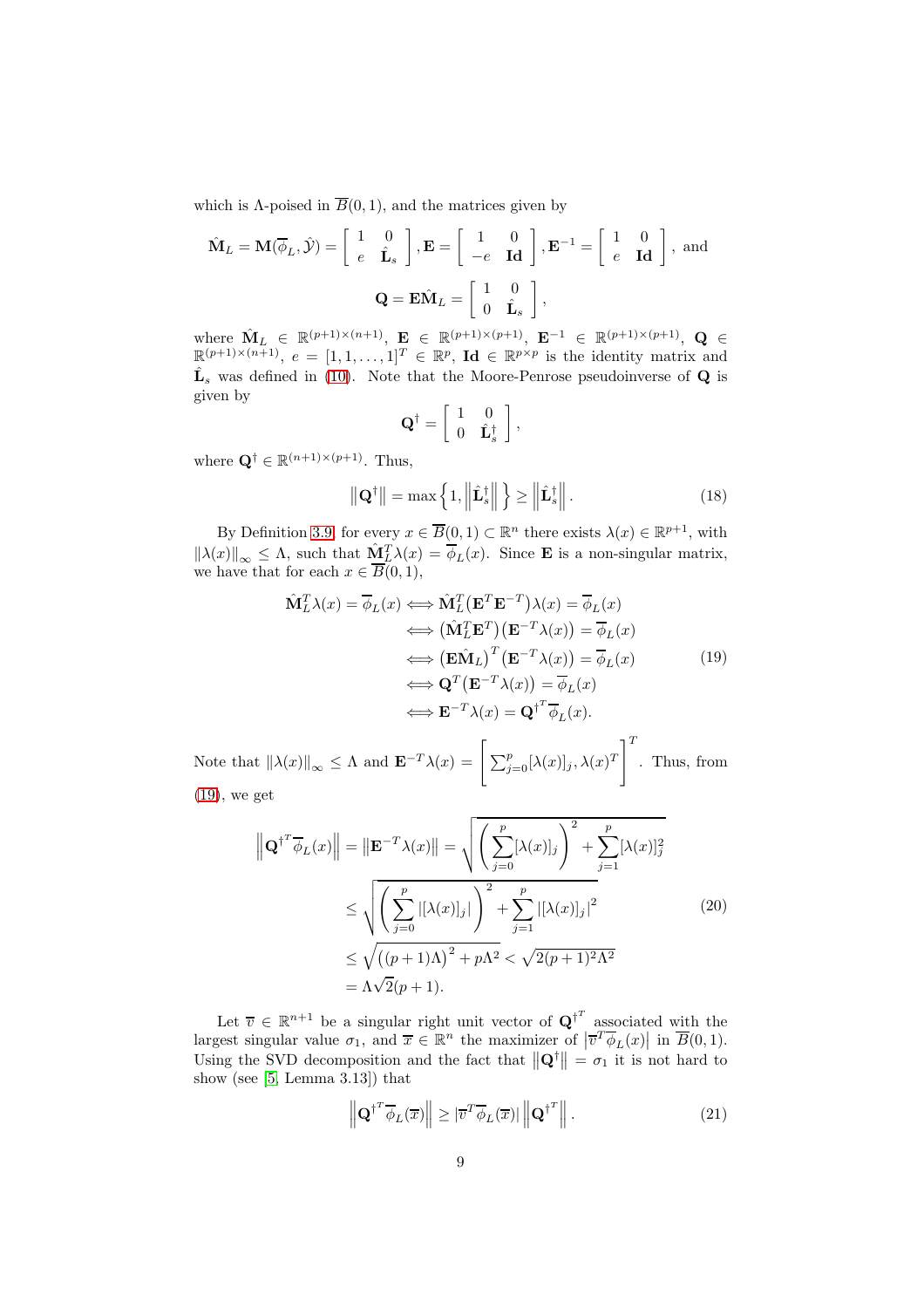Then, from Lemma [3.6,](#page-5-0) Remark [3.7,](#page-6-3) [\(20\)](#page-8-1), and [\(21\)](#page-8-2),

$$
\Lambda \sqrt{2}(p+1) \geq \left\| \mathbf{Q}^{\dagger T} \overline{\phi}_L(\overline{x}) \right\| \geq \left| \overline{v}^T \overline{\phi}_L(\overline{x}) \right| \left\| \mathbf{Q}^{\dagger T} \right\|
$$
  
\n
$$
= \left| \overline{v}^T \overline{\phi}_L(\overline{x}) \right| \left\| \mathbf{Q}^{\dagger} \right\| = \max_{x \in \overline{B}(0,1)} \left| \overline{v}^T \overline{\phi}_L(x) \right| \left\| \mathbf{Q}^{\dagger} \right\|
$$
  
\n
$$
\geq \frac{1}{\sqrt{n+1}} \left\| \mathbf{Q}^{\dagger} \right\|.
$$

Thus, from the previous inequality and from [\(18\)](#page-8-3), it follows that

$$
\left\|\hat{\mathbf{L}}_{s}^{\dagger}\right\| \leq \left\|\mathbf{Q}^{\dagger}\right\| \leq \Lambda\sqrt{2(n+1)}(p+1),
$$

and we complete the proof.

## <span id="page-9-0"></span>4 Conclusions

In this article, we organized several results from the literature about error bounds for linear and quadratic models related to derivative-free trust-region algorithms. We also extended the results relaxed results of [\[9\]](#page-11-4) to underdeter-mined models and provided a clearer proof than [\[5\]](#page-11-0) for the bound on  $\|\mathbf{L}_{\mathbf{s}}^{\dagger}\|$ in the minimum Frobenius norm case. Table [1](#page-10-0) provides a compilation of the results presented here and is useful for future works in worst case complexity.

Future work may include the estimation of bounds for the Hessian of minimum norm underdetermined quadratic models. In [\[4\]](#page-11-9), the authors obtain bounds for the projection of errors onto a specific linear subspace, which is not very useful in practical terms. On the other hand, [\[5,](#page-11-0) p. 79], suggests that by using an overall poisedness constant for the sample set, it is possible to establish bounds for the model's Hessian. Another interesting question is whether models constructed by support vector regression [\[9\]](#page-11-4) using underdetermined quadratic polynomials are able to satisfy Assumption [2.4](#page-2-2) and their practical benefits under noisy blackbox functions.

 $\Box$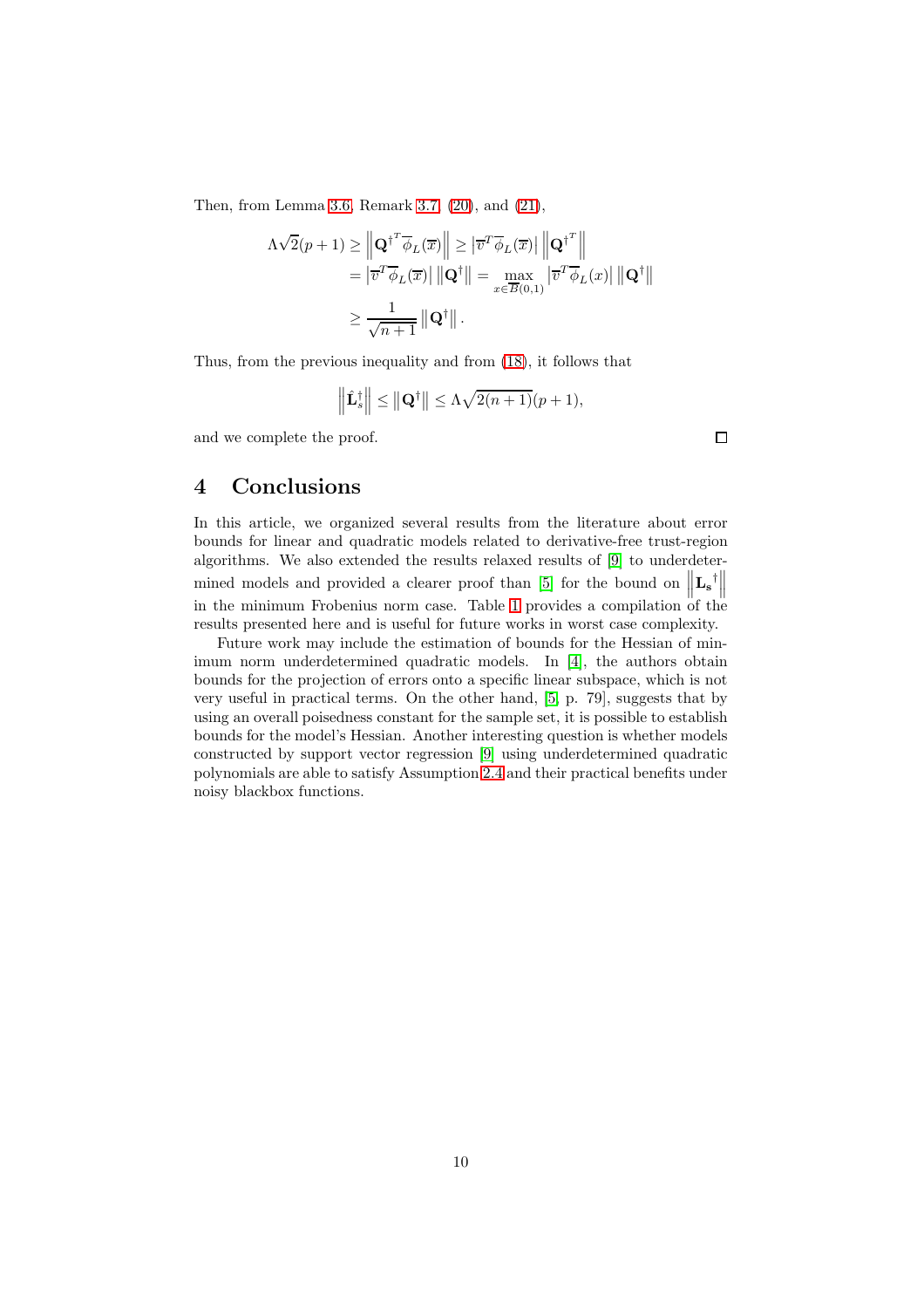| Model Type                | Error                                                                | Error bound                                                                                                                                                                                       | Ref.                    |
|---------------------------|----------------------------------------------------------------------|---------------------------------------------------------------------------------------------------------------------------------------------------------------------------------------------------|-------------------------|
| Linear determined         | $ \mathrm{m}(x)-f(x) $<br>$\ \nabla^2m(x)\ $                         | $\left(\frac{1}{2}L+\kappa+\left(\frac{1}{2}L+2\kappa\right)\Lambda n\right)\delta^2$<br>$\ \nabla m(x)-\nabla f(x)\  \quad (\tilde{L}+(\frac{1}{2}L+\tilde{2}\kappa)\,\Lambda n)\,\delta$        | $[9]$<br>$[9]$<br>$[9]$ |
|                           |                                                                      |                                                                                                                                                                                                   |                         |
| Quadratic determined      | $ \mathrm{m}(x)-f(x) $                                               | $\left(\frac{1}{2}L+\kappa+4\Lambda\sqrt{q(q+1)^3}\left(2+3\sqrt{2}\right)(\kappa+L)\right)\delta^2$                                                                                              | $[9]$                   |
|                           | $\ \nabla \mathbf{m}(x) - \nabla f(x)\ $                             | $\left(8\Lambda\sqrt{q(q+1)^3}\left(1+\sqrt{2}\right)\left(\kappa+L\right)\right)\delta$                                                                                                          | $[9]$                   |
|                           | $\ \nabla^2m(x)\ $                                                   | $8\Lambda\sqrt{2q(q+1)^3}(\kappa+L)$                                                                                                                                                              | [9]                     |
| Quadratic underdetermined | $ \mathrm{m}(x) - f(x) $<br>$\ \nabla \mathbf{m}(x) - \nabla f(x)\ $ | $\left(\frac{1}{2}\left(L+\kappa_H\right)+\kappa+2\kappa_s\sqrt{p}\left(L+\kappa+\frac{3}{4}\kappa_H\right)\right)\delta^2$<br>$2\kappa_s\sqrt{p}\left(L+\kappa+\frac{3}{4}\kappa_H\right)\delta$ | This work<br>This work  |
| Min. Frobenius norm       | $ \mathrm{m}(x)-f(x) $                                               | $\left(\frac{1}{2}\left(L+\left(\kappa+\frac{L}{2}\right)\Lambda\frac{4(p+1)\sqrt{2(q+1)}}{c(\delta_{\max})^2}\right)+\kappa+\right.$                                                             | This work               |
|                           |                                                                      | $+ 2 \Lambda \sqrt{2p(n+1)}(p+1)\left( L+\kappa+\left(\kappa+\frac{L}{2}\right)\Lambda \frac{3(p+1)\sqrt{2(q+1)}}{c(\delta_{\max})^2}\right)\bigg)$<br>$\delta^2$                                 | This work               |
|                           | $\ \nabla m(x)-\nabla f(x)\ $                                        | $2\Lambda\sqrt{2p(n+1)}(p+1)\left(L+\kappa+\left(\kappa+\frac{L}{2}\right)\Lambda\frac{3(p+1)\sqrt{2(q+1)}}{c(\delta_{\max})^2}\right)\delta$                                                     | This work               |
|                           | $\ \nabla^2 \mathbf{m}(x)\ $                                         | $\left(\kappa+\frac{L}{2}\right)\Lambda\frac{4(p+1)\sqrt{2(q+1)}}{e^{(\delta_{n}-\lambda)^2}}$                                                                                                    | This work               |

<span id="page-10-0"></span>Table 1: Error bounds for linear and quadratic interpolation models under Assumption [2.4.](#page-2-6) In the table, L is the Lipschitz constant associated with  $\nabla f$ ,  $\kappa$  is the relaxed interpolation condition,  $\Lambda$  is associated with the geometry of the sample set,  $n$  is the dimension of the domain,  $q + 1$  is the dimension of  $\mathcal{P}_n^a(\mathbb{R})$ ,  $p + 1$  is the number of sample points, and  $\delta \leq \delta_{\max}$  are associated with the neighborhood of sampling points.